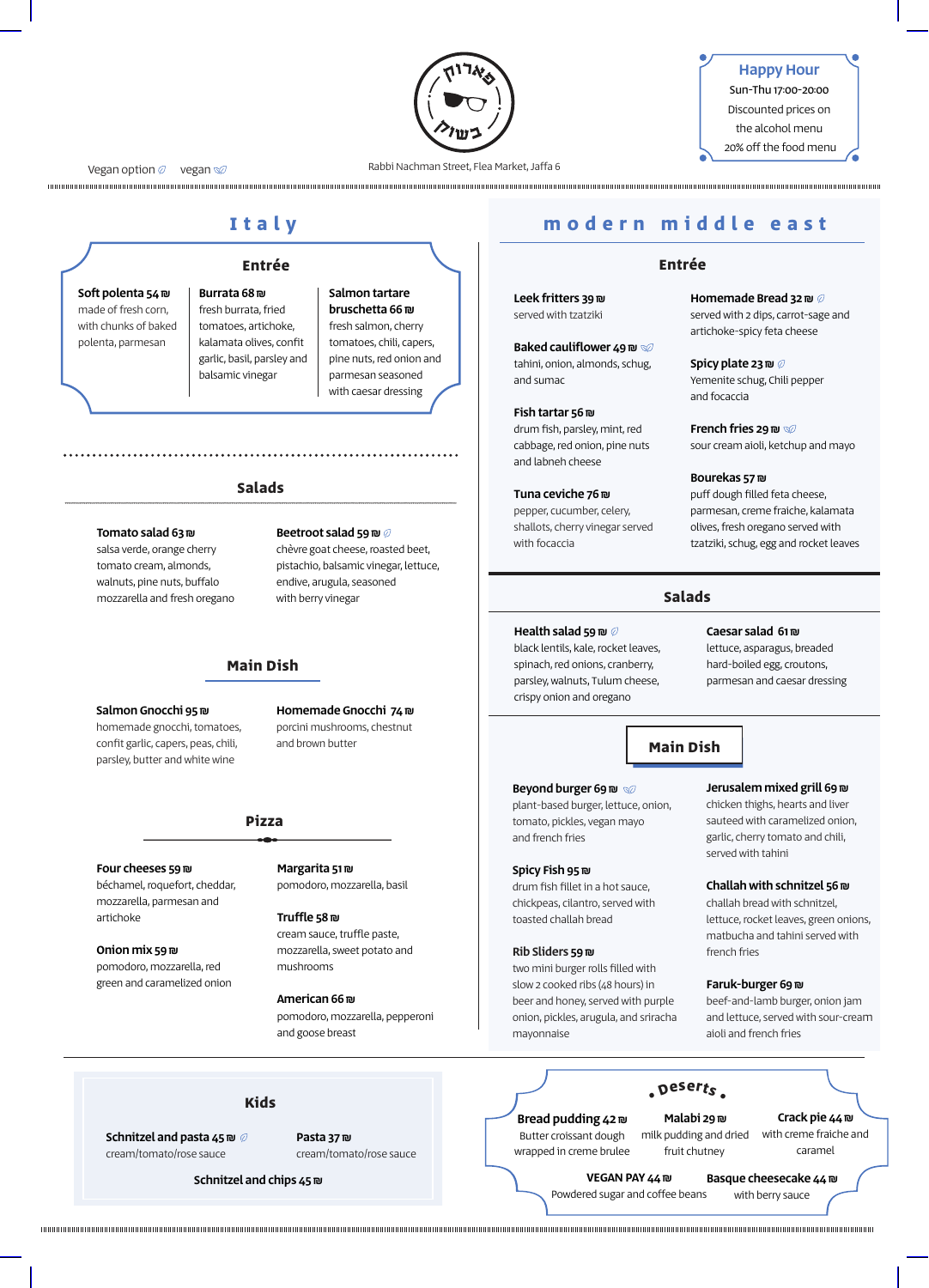

Rabbi Nachman Street, Flea Market, Jaffa 6

## **Wine list**

Sparkling Cava Ferriol, Spain 32/120₪ Lambrusco rose, Italy 32/120₪

Whites Chardonnay, Famille bougrier France 37/136₪ Dry, fresh and rich

Gewurztraminer, Winzer Wachtenburg, Germany 38/140₪ Semi-dry, mineral, sweet and balanced

Pinot Grigio, E, Venice, Italy 38/140₪ Dry, refreshing and fruity

Ciconia white, Casa Relvas Portugal 41/143₪ Refreshing, fruity and juicy

Petit Chablis, France 50/190₪ Dry, crisp, classic and refreshing

Sauvignon Blanc, Mud House New-Zealand 48/178₪ Dry, fruity and with a sour finish

Albarino, Atlantis, Spain 48/178₪ Dry, 100% Albarino, summery and elegant

Sauvignon Blanc, Astrolabe New-Zealand 51/195₪ Dry, with and exotic fruit finish

### **Beer Bottles**

Blanc 1664 30₪ Corona 32₪ Shikma Marzen 34₪ Kasteel rouge 36₪ Somersby - apple (GF) 34₪

#### **Draft Beer**

Tuborg red 27/34₪ Carlsberg 27/34₪

Weihenstephaner 29/36₪ Guinness 29/36₪

Estrella Damm 29/36₪ Shikma Amber Ale 31/36₪

## **Cocktails**

#### Mid Day 48₪

alluring taste. Mellon vodka, basil and strawberry A tropical sweet cocktail, with a bold color and an Midori, lemongrass and ginger syrup and lemon

Singapore 48₪ Vodka, Passoa liquor, passionfruit and lemon

Rico Tipo 48₪ Tequila, fresh orange juice, pineapple and Disaronno

## Basil smack 48₪

An aromatic cocktail, sweet and seductive. Gin, lemon

#### Munk 48₪

An enchanting elixir with sweet and smoky flavors and a pinch of spice. Tequila, Chartreuse, mint, lemongrass, lemon and Chili

#### Litchi red skies 48₪

The essence of freshness - a perfect combo between sweet and sour. Vodka, litchi, strawberry and lemon

#### **Gin**

Reds

France 37/136₪

with flavors

with flavors

U.S. A 190₪

Rosé

Pinot noir, Famille bougrier

Dry, light, young and fruity

Malbec, Finca Las Moras Argentina 37/136₪ Dry, fruity and elegant

Rioja Olarra, Spain 37/136₪ Dry, spiced and fruity

Red, Shvo, Israel 48/178₪

Syrah, Chateau St. Michelle

Raspberry and berry aroma dominant and rich

Rosé, Porta 6, Portugal 39/142₪ Red fruits and strawberry aroma,

balanced and fresh

Rosé, Aix, France 49/185₪ Dry, rich in summery fruits aroma

Rosé, D'anjou, France 41/143₪ Dry, mild sweetness with a roses and strawberries aroma

Alon, Galil Mountain, Israel 43/159₪ Dry, Kosher, rich and packed

Dry, a GSM blend, fruity and packed

Gordons 22/36₪ Tanqueray 24/41₪ Tanqueray 10 28/45₪

#### **Vodka**

Smirnoff 22/38₪ Smirnoff black 26/42₪ Ketel one 25/40₪ Belvedere 28/49₪ Van Gogh 27/48₪

#### **Aperitif**

Campari 22/38₪ Cinzano Bianco 18/31₪

#### **Rum**

Pampero Bianco 23/37₪ Captain Morgan spiced 25/43₪ Captain Morgan black 26/44₪

Arak Shalit 18/37₪ Ouzo 12 20/38₪ Pernod 20/33₪ Pastis 20/33₪ Sambuca black 22/36₪

## **Digestif**

Jägermeister 23/38₪ Becherovka 20/33₪ Chartreuse Green 24/41₪

#### **Cognac**

Remy Martin VS 27/52₪ Remy Martin XO 45/89₪ Hennessy VS 28/55₪

#### **Liquor**

Disaronno Amaretto 22/37₪ Midori 23/38₪ Drambuie 23/38₪ Southern Comfort 23/38₪ Bailey's 23/38₪ Kahlua 21/35₪ Bad Apfel 22/36₪ Fidg 22/36₪

## **Whiskey**

**Anise Liquor Communities Exercise Added energy drink 16m** Johnnie Walker red 22/36₪ Johnnie Walker black 30/53₪ Bushmills 23/37₪ Jameson 23/37₪ Glenfiddich 63₪ Monkey shoulder 64₪ Macallan 12 63₪ Jack Daniels 25/46₪

#### **Tequila**

Espolon silver 22/36₪ Espolon gold 22/36₪ Don Julio 32/56₪ Don Julio Blanco 36/62₪ Jose Cuervo gold 24/38₪ Jose Cuervo black 27/46₪

# **Mix**

Added soft drink 9₪ Added soda drink 10₪ Added Sour 10₪

## Happy Hour

Sun-Thu 17:00-20:00 Discounted prices on the alcohol menu 20% off the food menu